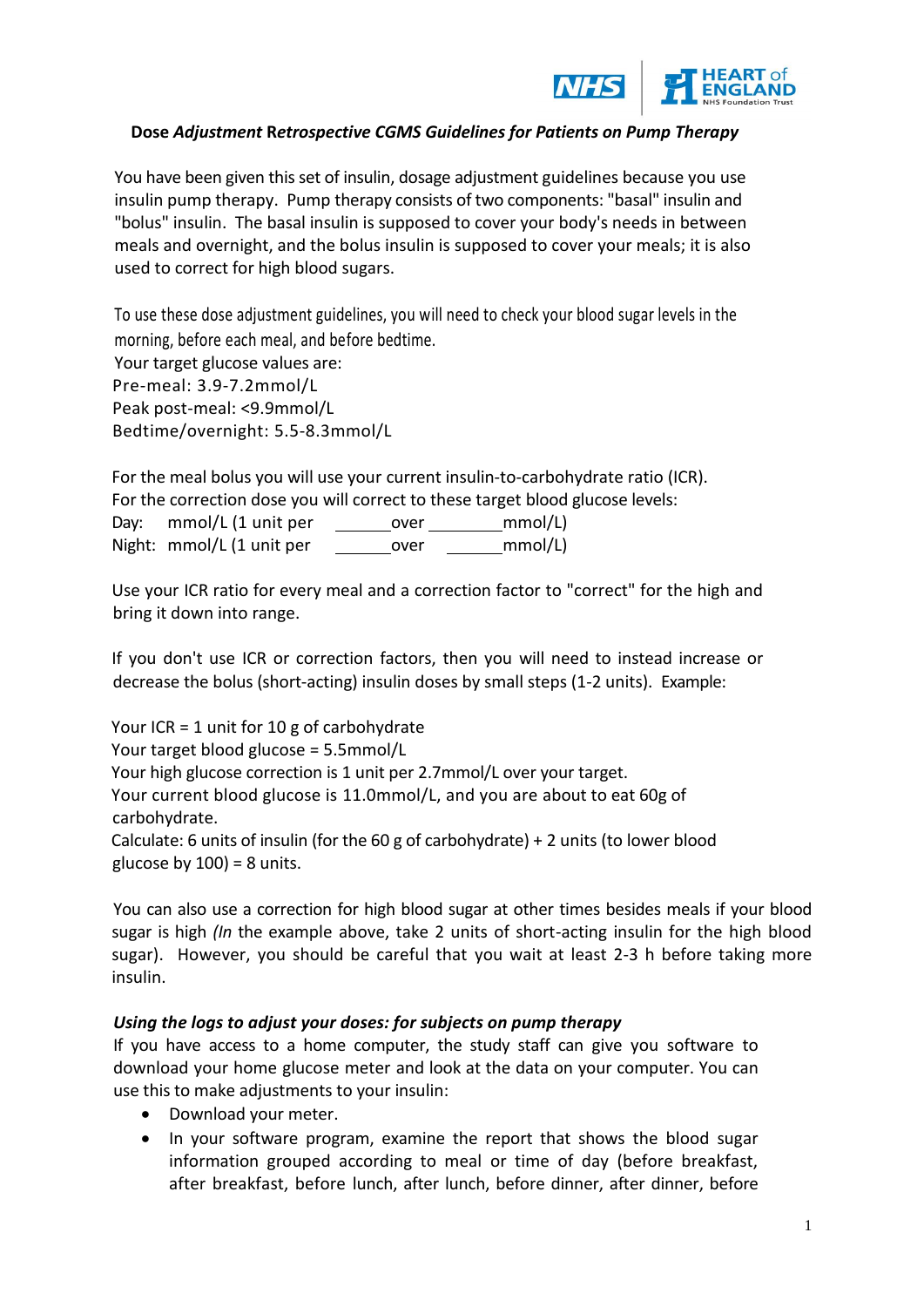

bed, and overnight).

 Look for patterns that occur 2 out of 3 days. If there are no patterns, don't make any changes.

If you don't have a computer to download your meter, you can still use your blood sugar logs to make changes. Collect at least 3 days worth of blood sugar records from your log:

- Draw a CIRCLE around all the glucose levels OVER your target.
- Draw a BOX around all the glucose levels UNDER your target.
- Look down the columns (corresponding to meals or times of the day) and look for consistent patterns over 2-3 days.
- If there are no patterns, don't make any changes.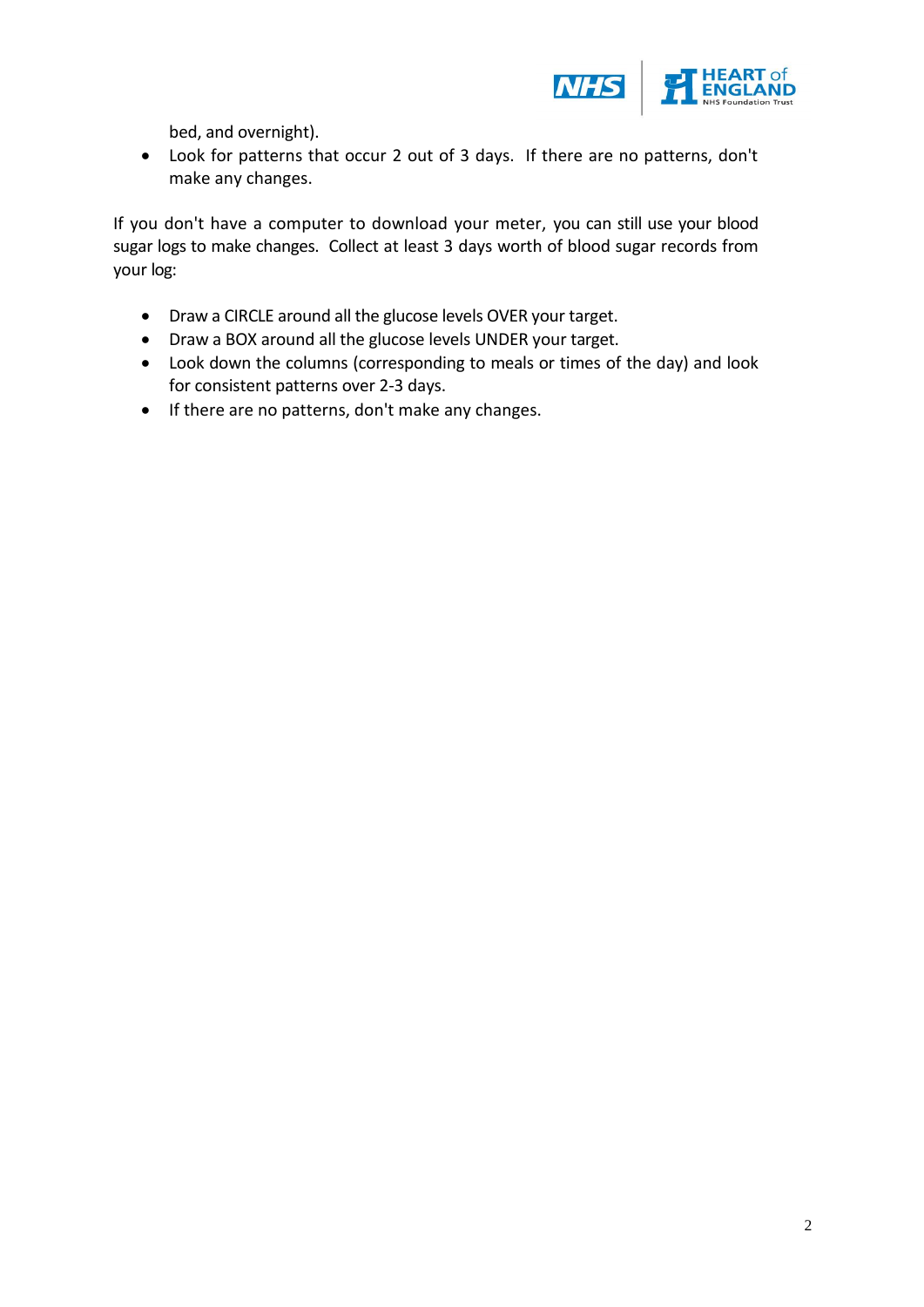



# **SUGGESTED INSULIN DOSE ADJUSTMENT**

| Glucose pattern (2-3 days)<br><b>Blood glucose in morning</b><br>High | <b>Suggested changes</b>                                                                                                                     |
|-----------------------------------------------------------------------|----------------------------------------------------------------------------------------------------------------------------------------------|
|                                                                       | Look at your bedtime blood glucose, and if<br>that is out of range work on correcting that<br>before trying to change the overnight insulin. |
|                                                                       | Increase the basal insulin rate by 0.05-0.1<br>units/h starting 3 h before your morning<br>sugar check.                                      |
|                                                                       | Check blood glucose at 3:00 am. If high at that<br>time, increase the basal rate by 0.05-0.1<br>units/h from midnight to 2 a.m.              |
|                                                                       | Consider eating fewer carbs in your bedtime<br>snack or increase ICR (example: if 1:15, change<br>to $1:10$                                  |
| <b>Blood glucose in morning</b>                                       |                                                                                                                                              |
| Low                                                                   | Look at your bedtime blood glucose, and if that<br>is out of range work on correcting that before<br>trying to change the overnight insulin. |
|                                                                       | Decrease basal insulin rate by 0.05-0.1 units/h<br>starting 3 h before your morning sugar check.                                             |
|                                                                       | Check blood glucose at 3:00 a.m. If low at that<br>time, decrease the basal rate by 0.05-0.1<br>units/h from midnight to 2 a.m.              |
|                                                                       | Consider eating more carbs in your bedtime<br>snack or decrease ICR (example: if 1:15, change<br>to 1:20).                                   |
|                                                                       | Consider adding protein or fat to your bedtime<br>snack.                                                                                     |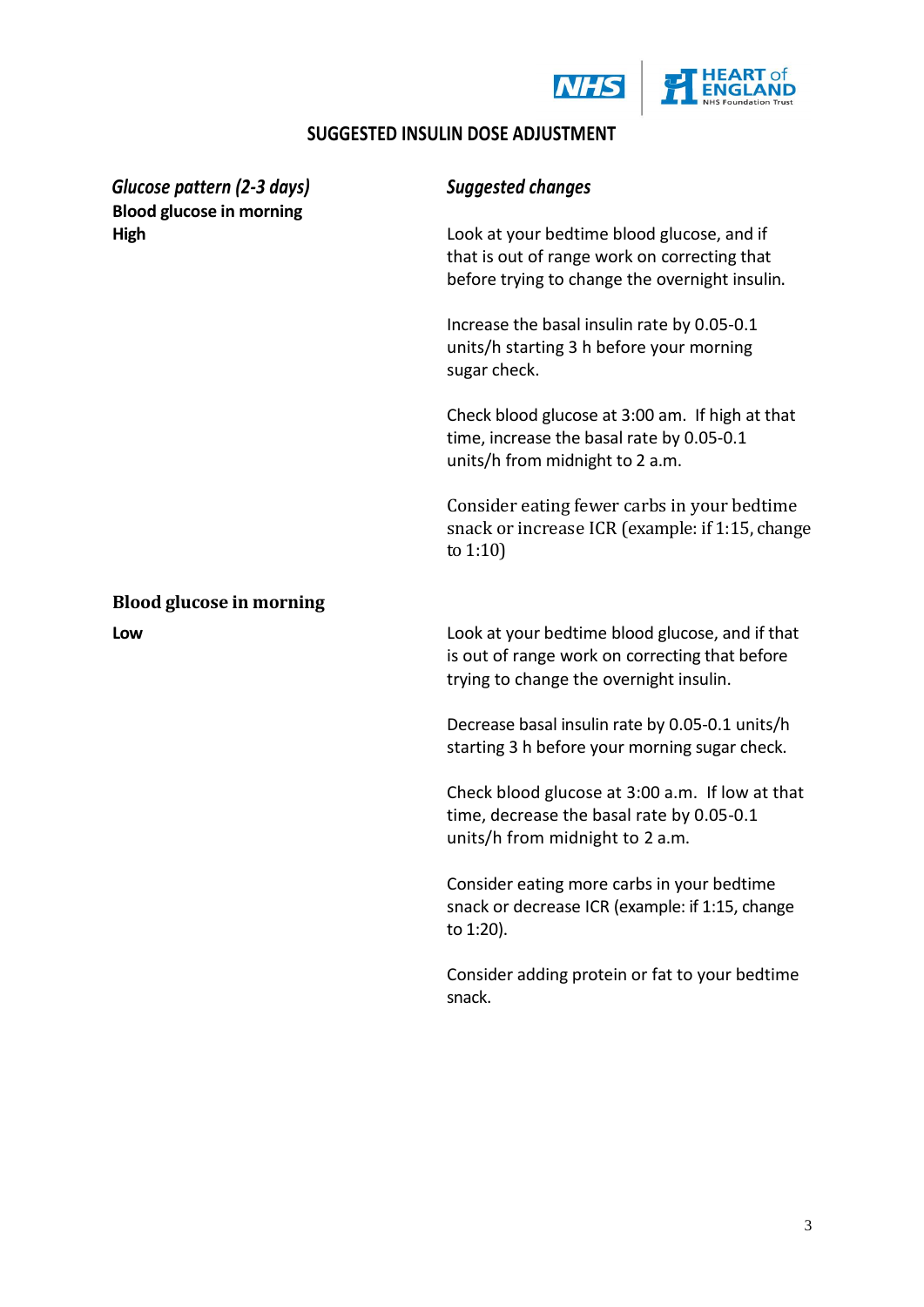



# **SUGGESTED INSULIN DOSE ADJUSTMENT**

| Glucose pattern (2-3 days)<br><b>Blood glucose pre-lunch</b><br>High | <b>Suggested changes</b>                                                           |
|----------------------------------------------------------------------|------------------------------------------------------------------------------------|
|                                                                      | Breakfast ICR: increase ratio by 5g (example: if<br>1:15, change to 1:12 or 1:10). |
|                                                                      | Cut out or decrease mid-morning snack.                                             |
|                                                                      | Increase basal rate by 0.05-0.1 units/h from 8 to<br>10 a.m.                       |
| Low                                                                  | Breakfast ICR decrease ratio by 5g (example: if<br>1:15, change to 1:20).          |
|                                                                      | Consider adding or increasing a morning snack.                                     |
|                                                                      | Decrease basal rate by 0.0-5-0.1 units/h from 8 to<br>10 a.m.                      |
| <b>Blood glucose pre-dinner</b>                                      |                                                                                    |
| High                                                                 | Lunch ICR: increase ratio by 5g (example: if 1:15,<br>change to 1:10).             |
|                                                                      | Consider cutting down or reducing the<br>afternoon snack.                          |
|                                                                      | Increase the basal rate by 0.05-0.1 units/h<br>between lunch and 3 p.m.            |
| <b>Blood glucose pre-dinner</b>                                      |                                                                                    |
| Low                                                                  | Lunch ICR: decrease ratio by 5g (example: if<br>1:15, change to 1:20).             |
|                                                                      | Consider adding or increasing the<br>afternoon snack.                              |
|                                                                      | Decrease the basal rate by 0.05-0.1 units/h<br>between lunch and 3 p.m             |